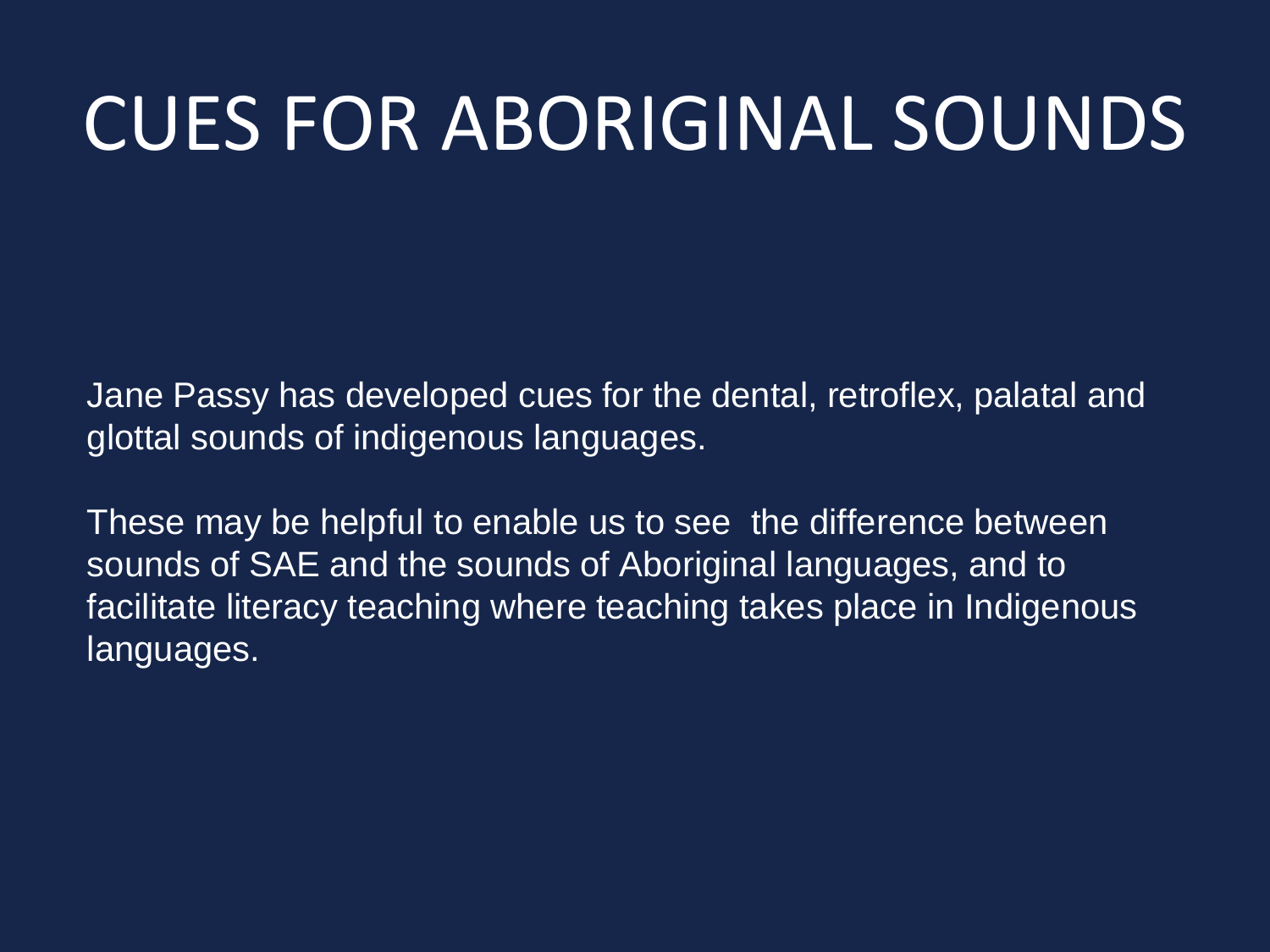

Unvoiced dental stop: Pointed index finger jerked forward 2.5cm



Cue for voiced dental stop /d̪/ - same cue using two fingers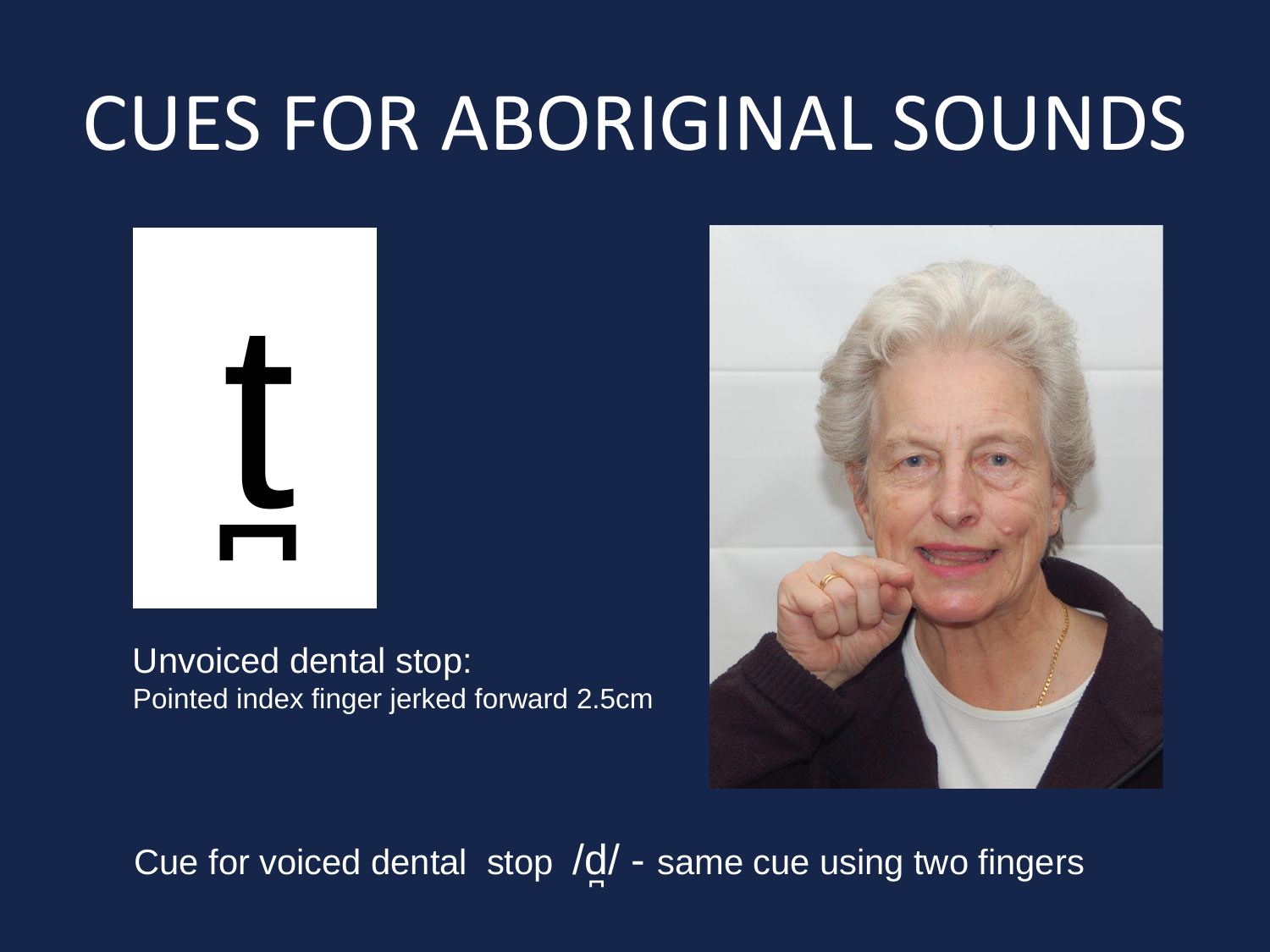

#### Dental lateral:

As the tongue is released the fingers describe a small semi-circle downwards by action of the wrist.

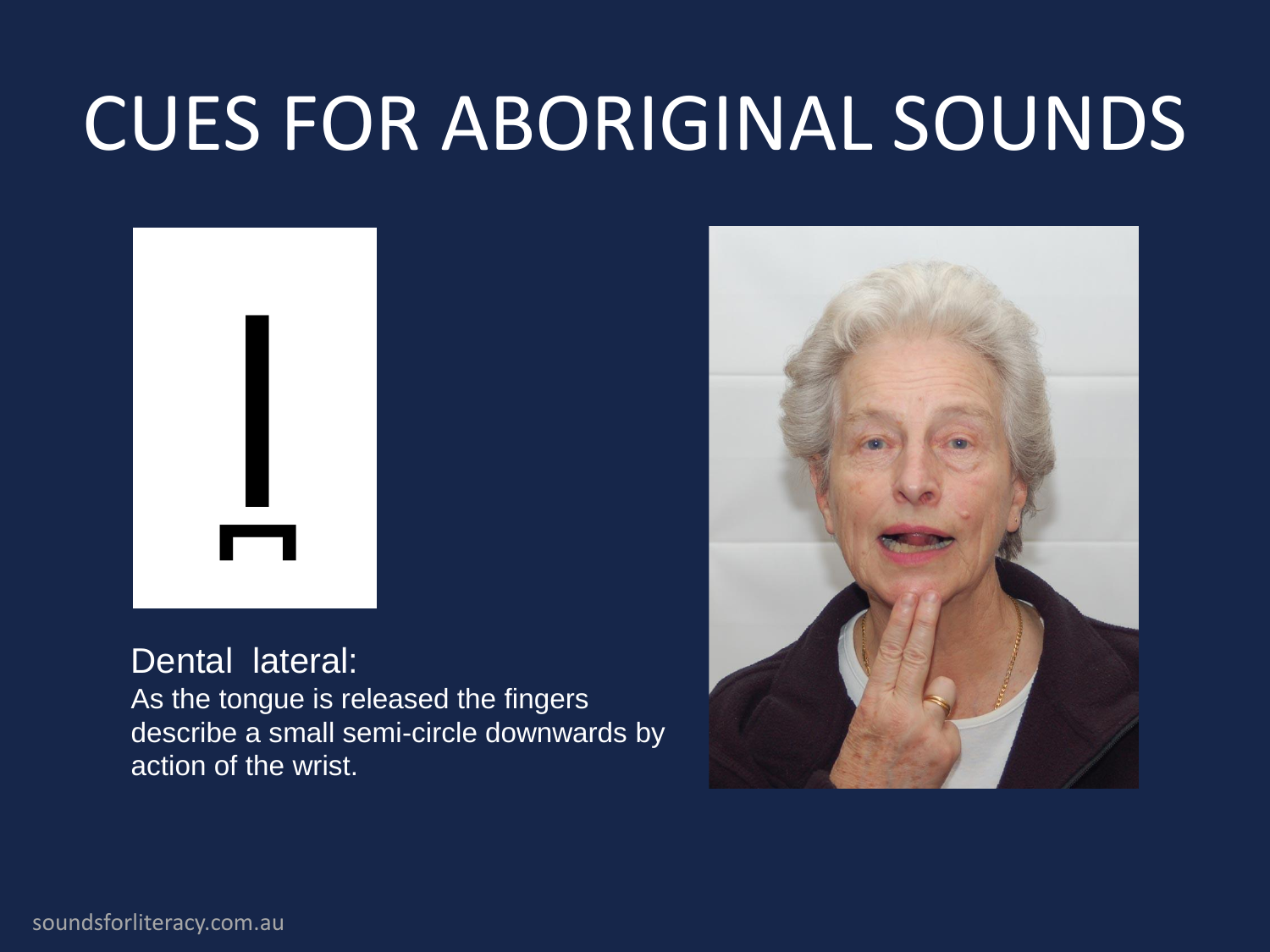

### Dental nasal:

The cue for /n/ with one hand; two fingers of the other hand resting on the chin. The hand does not move on production of the phoneme.

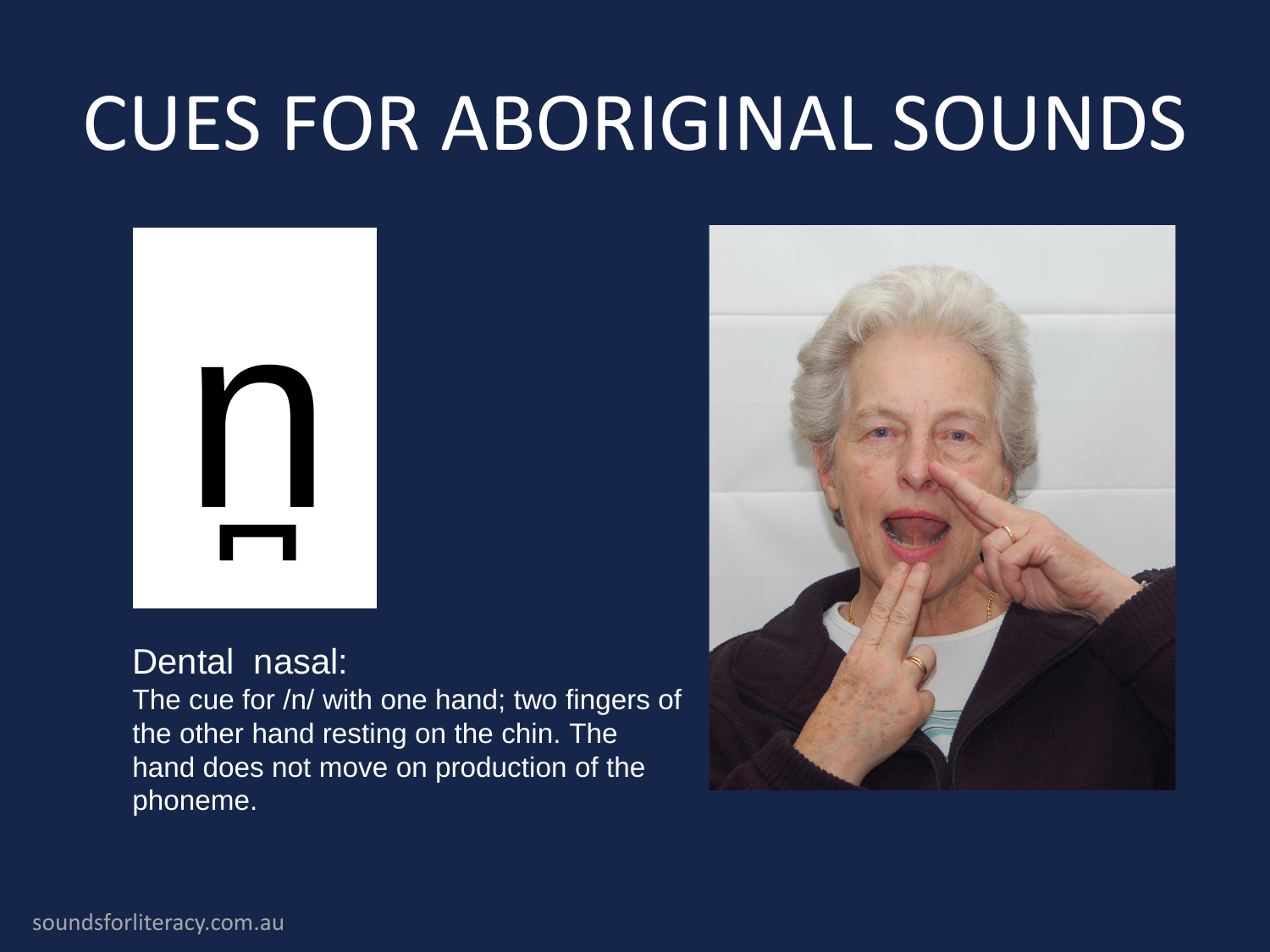

#### Unvoiced retroflex stop:

Finger placed in a similar position as for /t/, but the shape of the finger suggests the curled back placement of the tongue. Jerk the finger forward 2.5cms as the sound is produced.



soundsforliteracy.com.au Cue for voiced retroflex stop /d/ - same cue using two fingers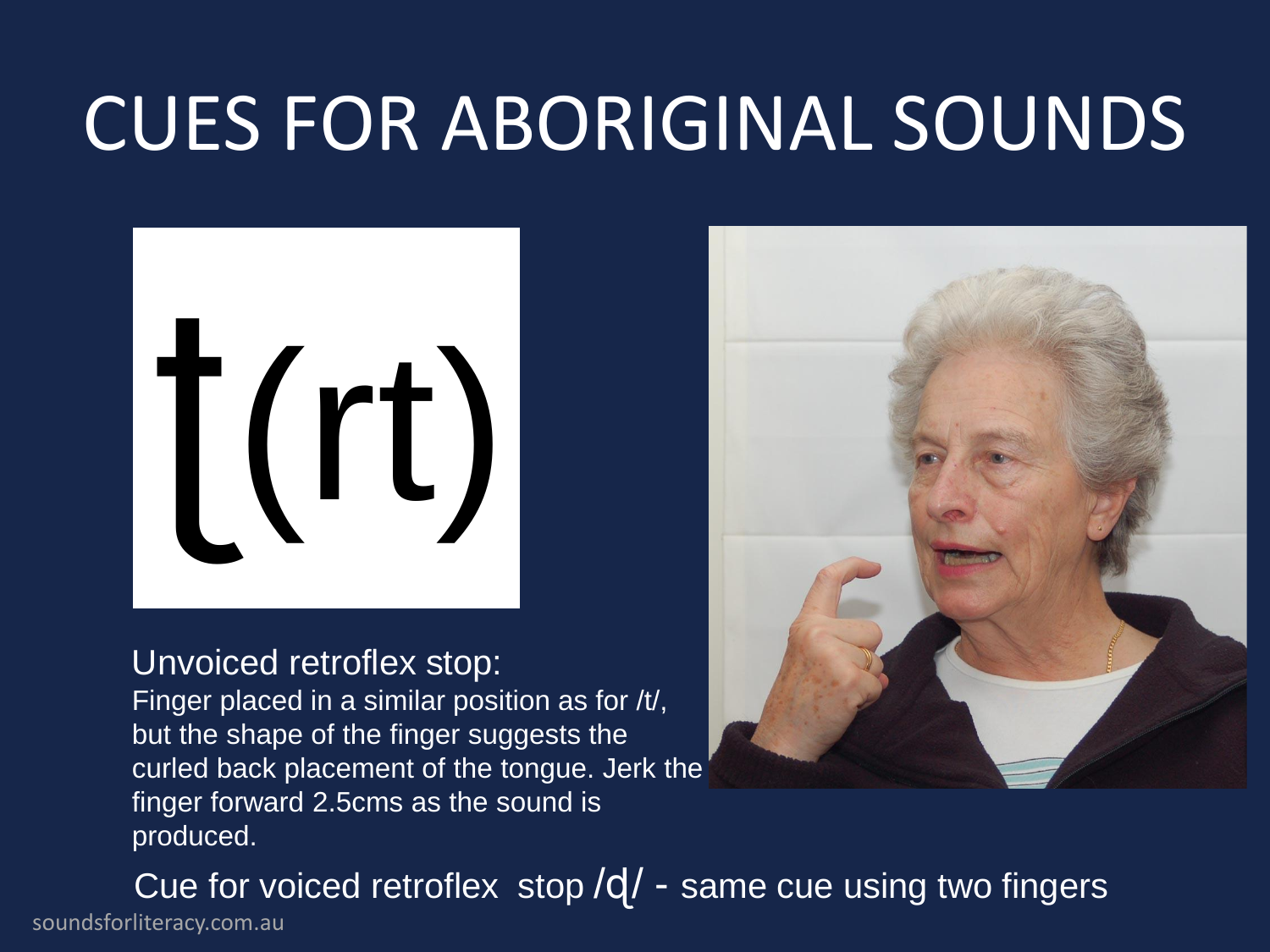

### Retroflex lateral

As the tongue is released the fingers describe a small semi-circle downwards by action of the wrist.

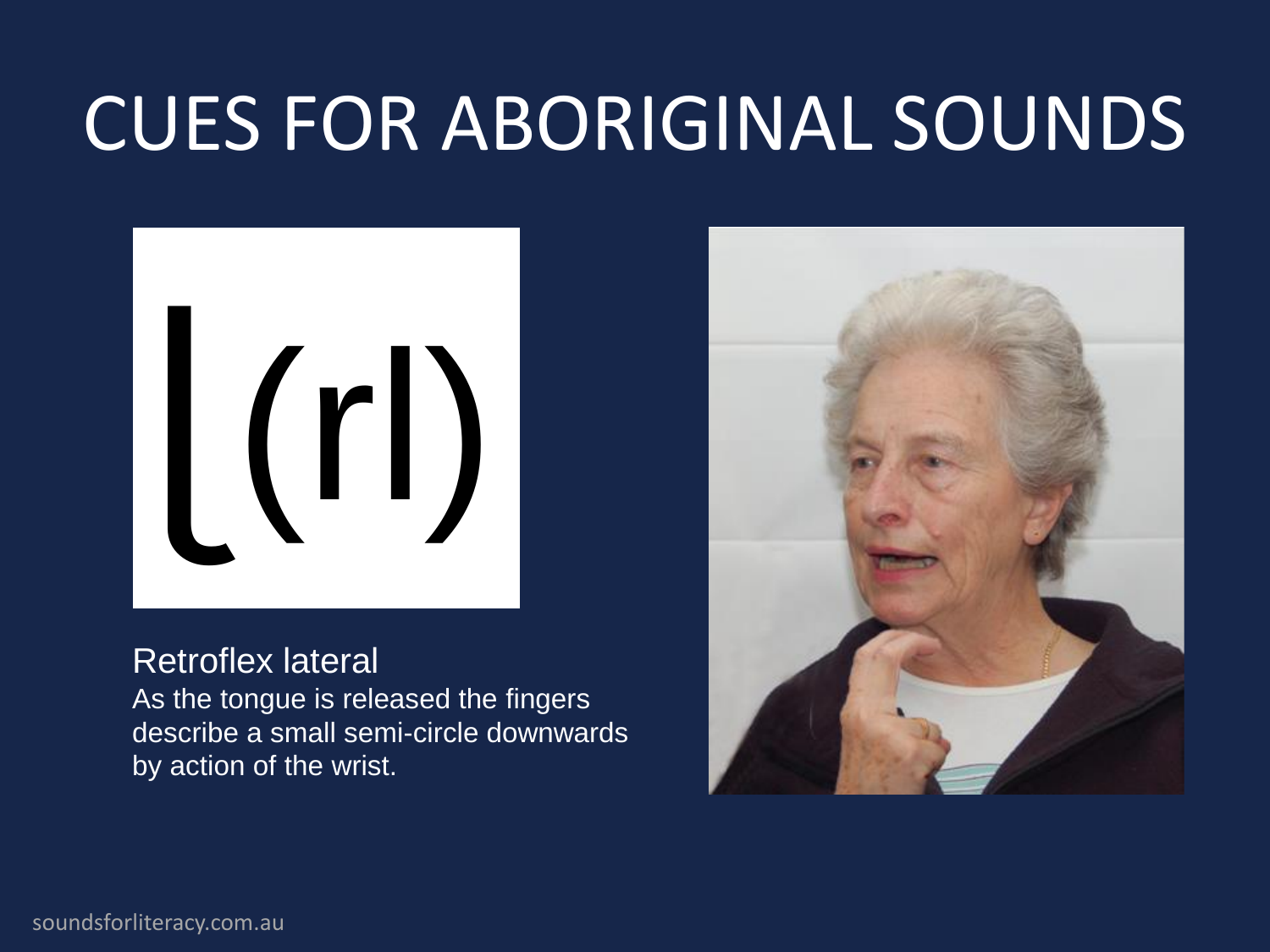

#### Retroflex nasal:

Finger placed in same position as for /n/, but the shape of the finger suggests the curled back placement of the tongue. The hand does not move on production of the phoneme.

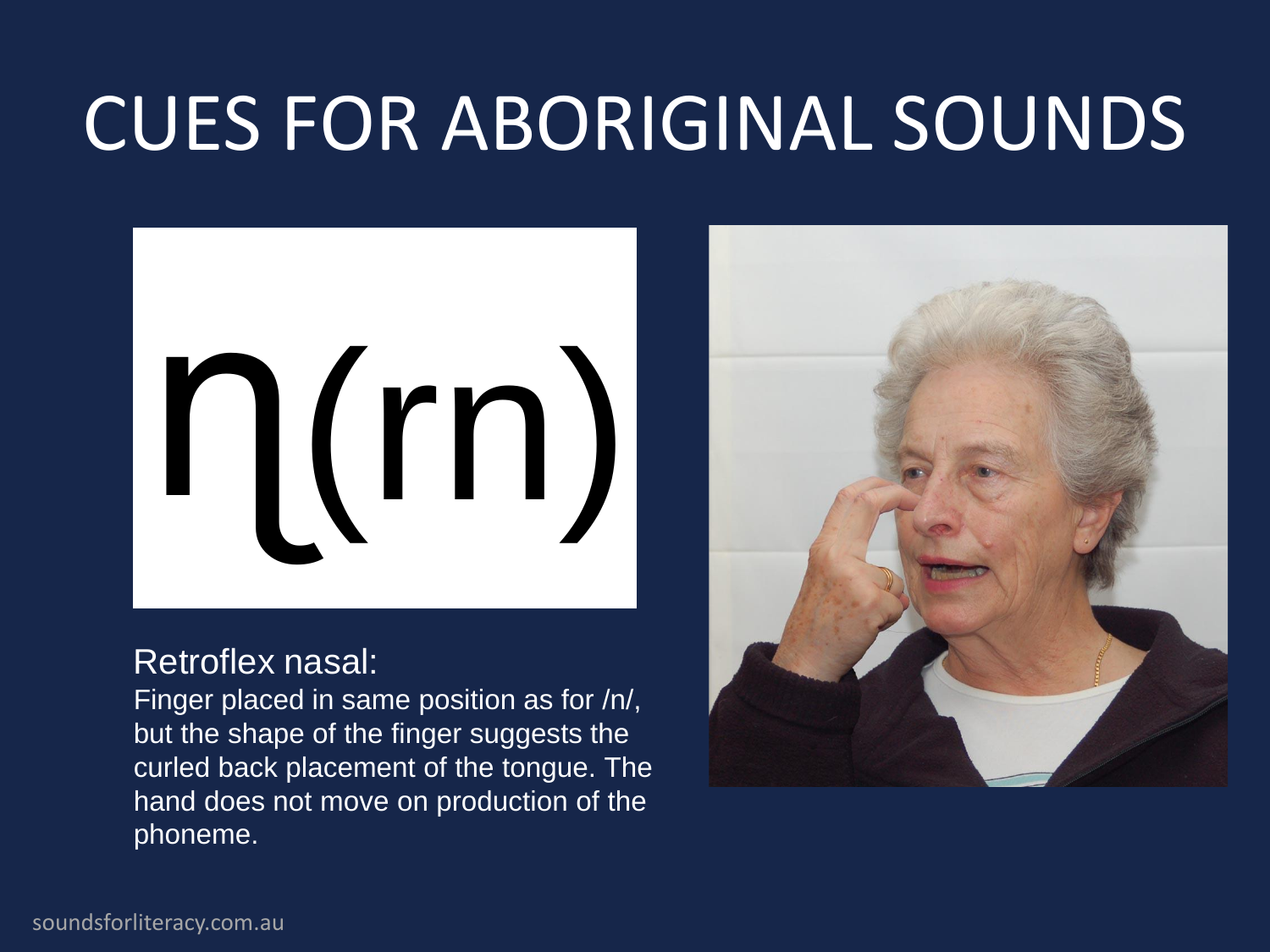

Unvoiced palatal stop:

Curled finger represents raising of the blade of the tongue. Finger is jerked sideways as phoneme is produced.



Cue for voiced dental stop  $/f/$  - same cue using two fingers

soundsforliteracy.com.au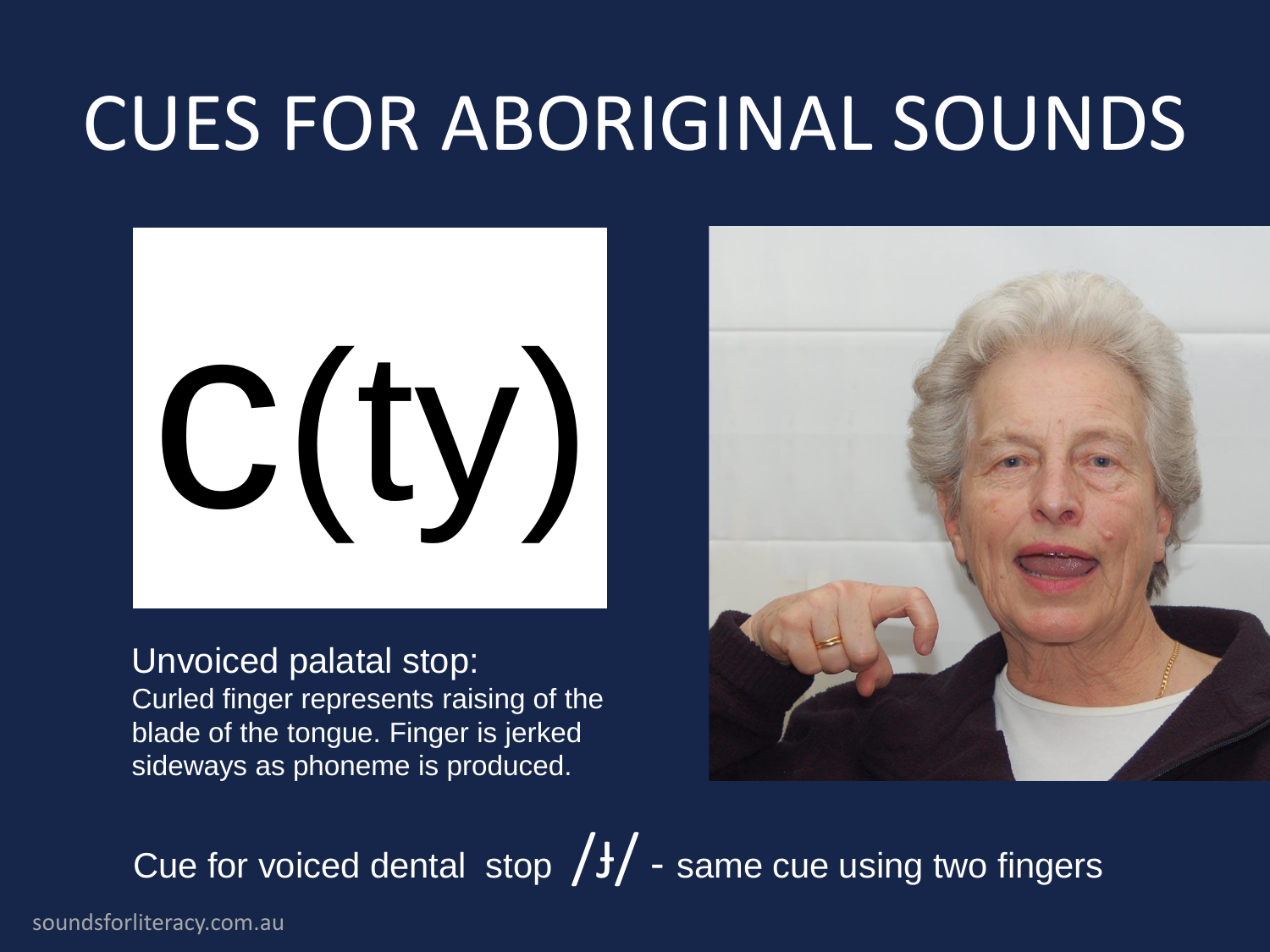

#### Palatal lateral:

Cue starts reflecting palatal placement (fingers adjacent to palate) then flicks out as phoneme is produced.

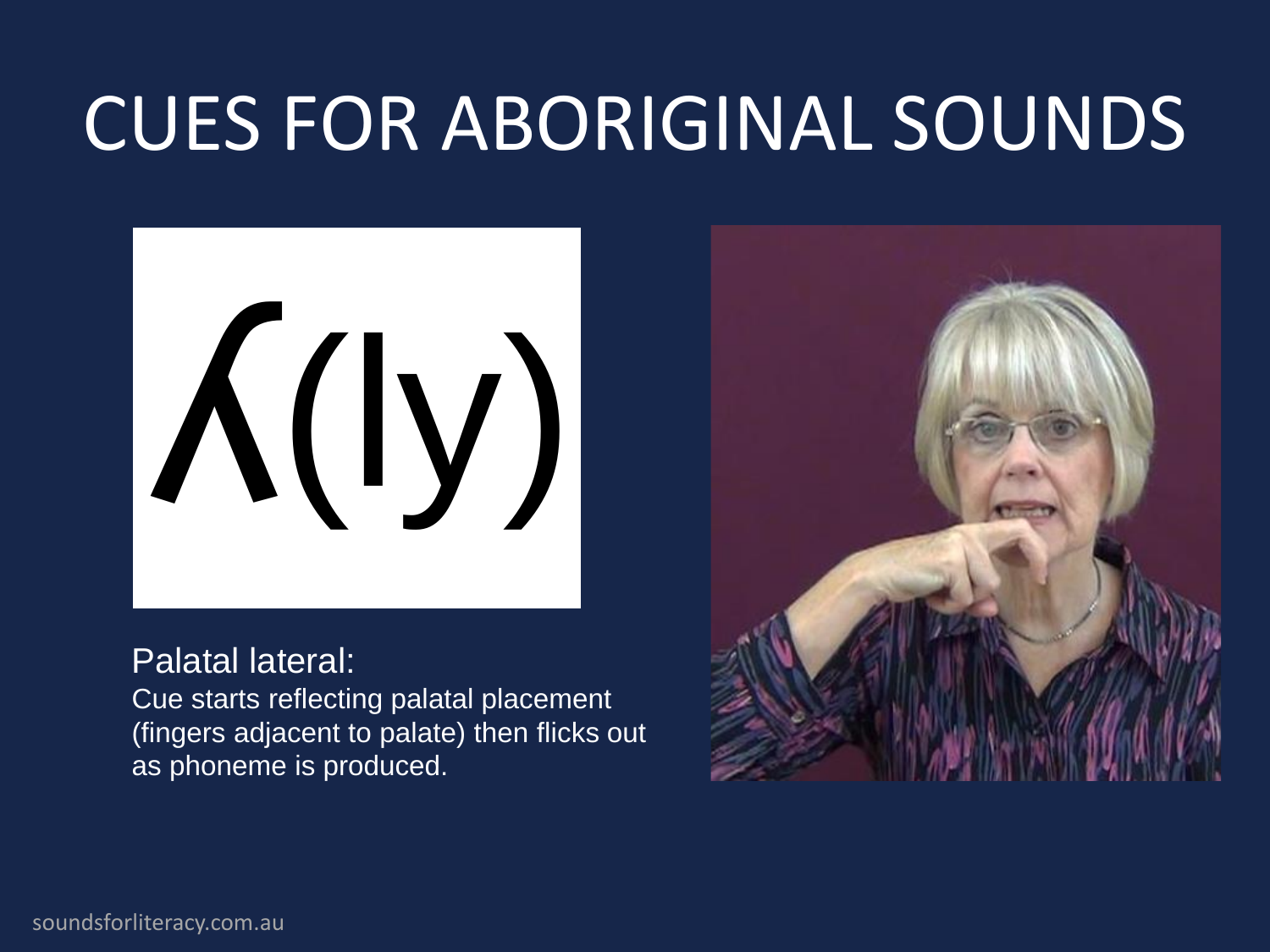

Palatal nasal: Cue starts as for /n/ then flicks out as phoneme is produced.